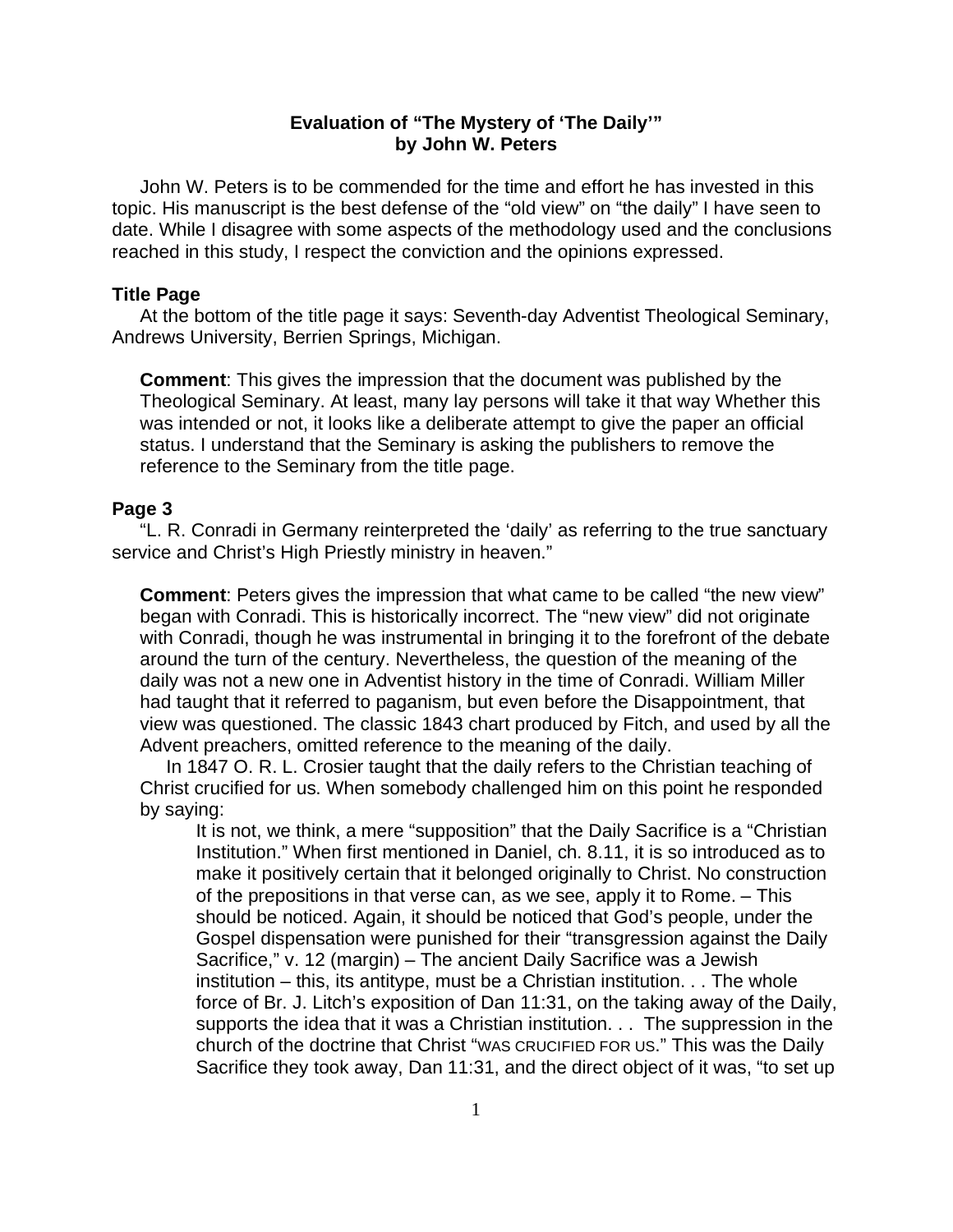the abomination that maketh desolate," the Papacy, ch. 12.11, (margin) with its human merit, intercessions and institutions in place of Christ's. Now we see plainly, that the Daily Sacrifice was taken from Christ by the little horn, ch. 8.11. (*The Day-Dawn*, vol. 2, # 1; March 19, 1847)

Uriah Smith in his book *Thoughts on the Book of Daniel* (1873 ed.,p. 163) accepted the view of William Miller. Smith's understanding became the accepted position in the Adventist Church until the turn of the century, and thus was known as the "old view." At the beginning of the  $20<sup>th</sup>$  century W. W. Prescott, influenced by Conradi, advocated the view that "the daily" was Christ's ministry in the heavenly sanctuary. This was similar to Crosier's position, but nevertheless acquired the less-thanaccurate designation as the "new view."

## **Pages 3-4**

 "Desmond Ford was Adventism's most notable scholar to have followed Conradi's view of the 'daily' resulting in his ultimate rejection of the sanctuary doctrine . . ."

**Comment**: Desmond Ford was not Adventism's most notable scholar, nor was he defrocked because of his view on the daily. Notable scholars who have held or are holding the same view on the daily are W. W. Prescott, G. M. Price, R. Dederen, G. F. Hasel, W. H. Shea, W. G. Johnsson, and a host of others. To claim that D. Ford rejected the sanctuary teaching because of his view on the daily is misleading.

## **Pages 9-14**

 On the basis of the gender oscillation in Daniel 8:9-12 the author attempts to establish that the power that exalts itself against the Prince of the host in verse 11 is pagan and not papal Rome. The conflict in these verses is seen as a conflict between pagan and papal Rome rather than between the Prince of the host and the papal Rome (the little horn). The following chart is taken from page 14.

| V. 9       | masc.       | "he came"         | <b>PAGAN</b> |
|------------|-------------|-------------------|--------------|
| V. 10 fem. |             | "it became great" | <b>PAPAL</b> |
|            | V. 11 masc. | "he exalted       | <b>PAGAN</b> |
|            |             | "from him"        |              |
| V. 12 fem. |             | "it cast down"    | <b>PAPAL</b> |
|            |             | "it worked"       |              |
|            |             | "it prospered"    |              |
|            |             |                   |              |

**Comment**: Peters relies heavily on this gender oscillation to establish his interpretation. In fact, it is one of the cornerstones of his whole argument. Unfortunately, some of our best interpreters have also relied heavily on the gender identification in verse 9 to establish the point that the little horn came out of one of the four winds, rather than from one of the four horns.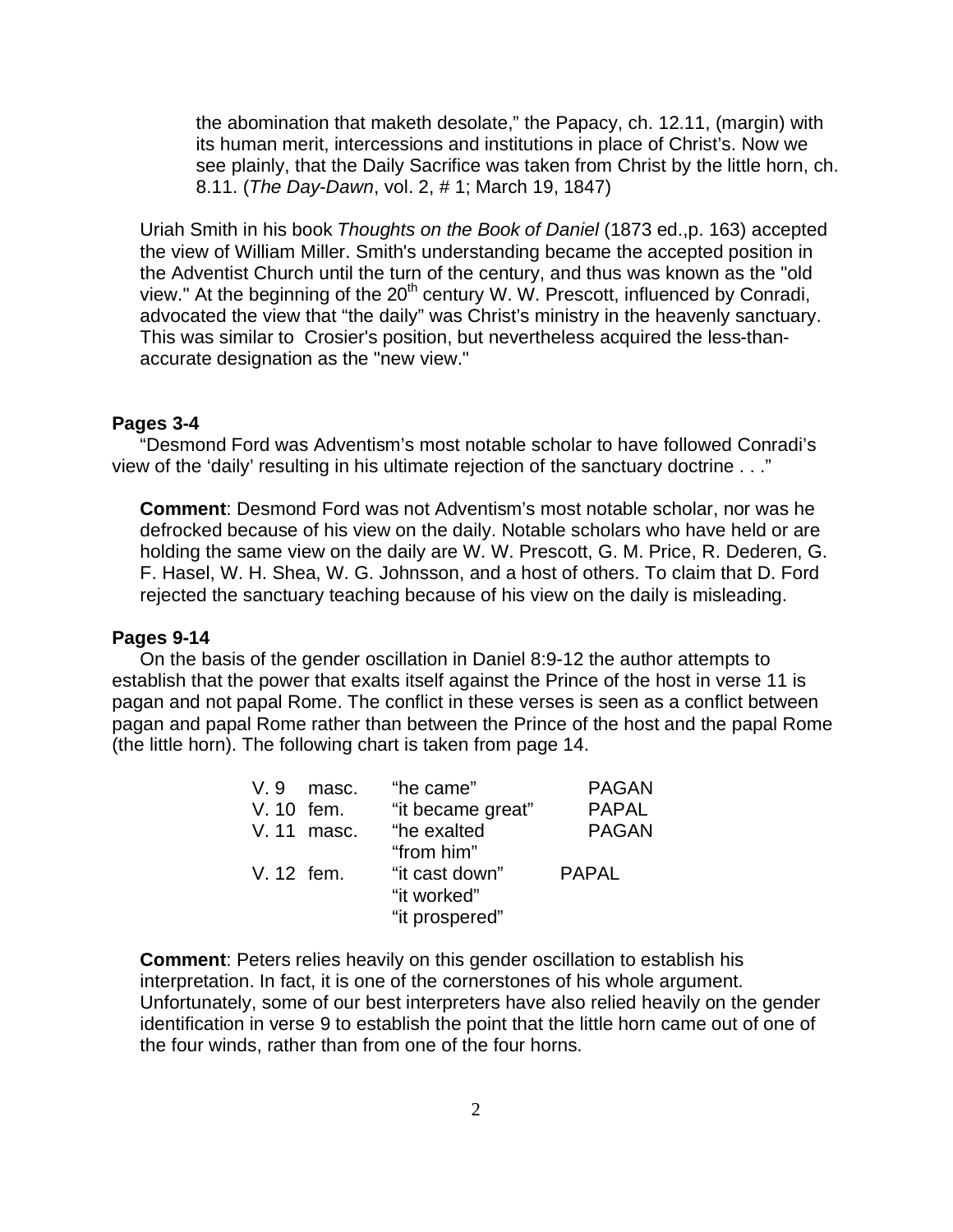However, anyone familiar with the Hebrew text knows that gender difference or mixing is very common in the OT. Particularly frequent are the wrong suffixes. Gesenius Kautzsch states: "Through a weakening in the distinction of gender . . . which probably passed from the colloquial language into that of literature, masculine suffixes (especially in the plural) are not infrequently used to refer to feminine substantives." (*Gesenius' Hebrew Grammar*, 135 o).

The same is true in regard to the agreement between subject and predicate in respect to gender and number. "As in other languages, so also in Hebrew, the predicate in general conforms to the subject in gender and number. There are, however, numerous exceptions to this fundamental rule. These are due partly to the *constructio ad sensum* (where attention is paid to the meaning rather than the grammatical form), partly to the position of the predicate (regarded as being without gender) before the subject" (*Gesenius' Hebrew Grammar*, 145 a). For example, in Isaiah 49:11 the subject is feminine, but the predicate is masculine: "I will make all My mountains a road, And My highways (**fem. pl.**) will be raised up" (**masc. pl.**).

Oscillation between feminine and masculine verbs is also found in other prophetic passages. For example:

- Ezek 23:49 'They shall repay you for your lewdness, and you shall pay (**2 fem, pl.**) for your idolatrous sins. Then you shall know (**2 masc. pl**) that I *am* the Lord GOD.' "
- Nah 3:15 There the fire will devour you, The sword will cut you off; It will eat you up like a locust. Make yourself many (**2 masc. s.**) -- like the locust! Make yourself many (**2 fem. s.**) -- like the *swarming* locusts!

As far as Daniel 8:11 is concerned, various explanations have been suggested. Some of them are: (a) Masculine verb forms are used because there is a tendency in the OT to ignore the feminine; (b) the different genders are indicators of weakness and greatness of the subject; (c) the irregular gender is used intentionally to heighten the reader's attention and to mark specific passages as climax; and (d) the masculine gender refers to the masculine reality behind the feminine symbols used in the text.

In addition, Martin Proebstle in his forthcoming Ph.D. dissertation on Daniel 8:9-14 has suggested that the gender in 8:9-12 is used stylistically. That Daniel consciously "played" with the opposition between masculine and feminine. He points out that there is the following gender balance in verses 9 -11.

| 9a masc. | fem.     | .9b   |
|----------|----------|-------|
| 10a fem. | masc.    | - 11a |
| 10b fem. | masc     | 11b   |
| 10c fem. | masc 11c |       |

This arrangement of opposite gender of verbal forms creates a coherence in verses 9-11, he says.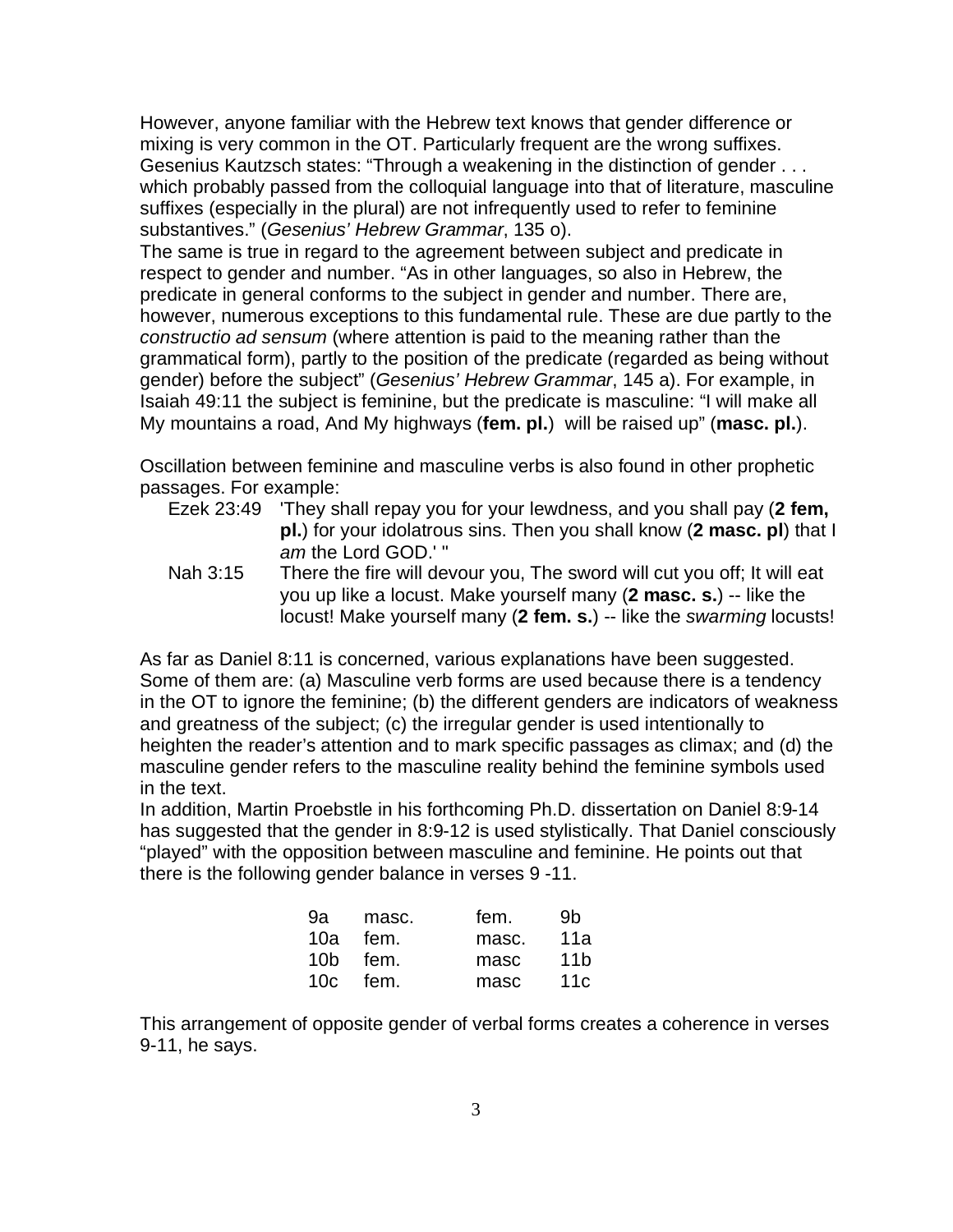The point of all this is to show that Peters' foundation is not as solid as he thinks it is. If the difference in gender in Daniel 8 were the only place where it occurs, he would have a point, but since the mixing of genders appears frequently in the OT he cannot use it as the basis of his interpretation. Furthermore, satisfactory explanations can be found for this oscillation, as indicated above, without resorting to the idea that two phases of the little horn are described; something that would escape any reader not familiar with the original Hebrew text. In any of the Bible translations, the plain reading of the text describes a battle between the little horn and the Prince of the host, not between two phases of the little horn. Furthermore, in Daniel 7, the parallel chapter to Daniel 8, the issue is clearly between the little horn/Satan and the people of God/Christ, not between two phases of the little horn.

## **Pages 15-16**

 Daniel 8:11 "It magnified itself, even up to the Prince of the host; and the continual burnt offering was taken away from him, and the place of his sanctuary was overthrown." (RSV)

 Seventh-day Adventists generally teach that the little horn (papacy) took the *tamid*  (intercessory ministry) away from the Prince of the host (Christ). Peters claims that on the basis of grammatical nearness "the antecedent of 'from him' is the one exalting himself or pagan Rome" (p. 15). After outlining the inverted syntax of verse 11 he concludes, "This internal reflection of the Hebrew syntax supports the contention that the 'daily' is lifted up 'from' the one exalting himself and not 'from' the Prince of the host" (p. 16). In other words the *tamid* is taken away from pagan Rome and not from Christ.

**Comment**: The grammatical argument on pages 15 and 16 looks very impressive and convincing, but is it correct? The syntax of verse 11 in Hebrew is as follows (pp  $=$  prepositional phrase;  $s =$  subject;  $v =$  verb):

- 11a Unto the Prince of the host (pp) he (s) exalted himself (v)
- 11b and from him (pp) was taken away (v) the continual (s)
- 11c and thrown down was (v) the place of his sanctuary (s).

The first two lines begin with the prepositional phrases: "unto the Prince" and "from him." This creates a syntactic-semantic correspondence between 11a and 11b: both clauses start with a prepositional phrase referring to the Prince of the host followed by a Hiphil verb form with the little horn as subject (In the second line the little horn is understood to be the one who takes away the daily).

As Proebstle has indicated, there are at least two arguments that the pronominal suffix in *mimennu* (from him) refers to the Prince of the host. First, both "unto the Prince of the host" and "from him" occupy the preverbal field of their respective clauses. The focus on the Prince of the host established in verse 11a is reaffirmed in verse 11b if the pronominal suffix in *mimennu* (from him) refers to the Prince. There is no apparent reason to switch the focus back to the horn. Indeed, "from him" is only then natural in the sentence-initial position when it emphasizes the previously mentioned "Prince of the host', which is also in the sentence-initial position.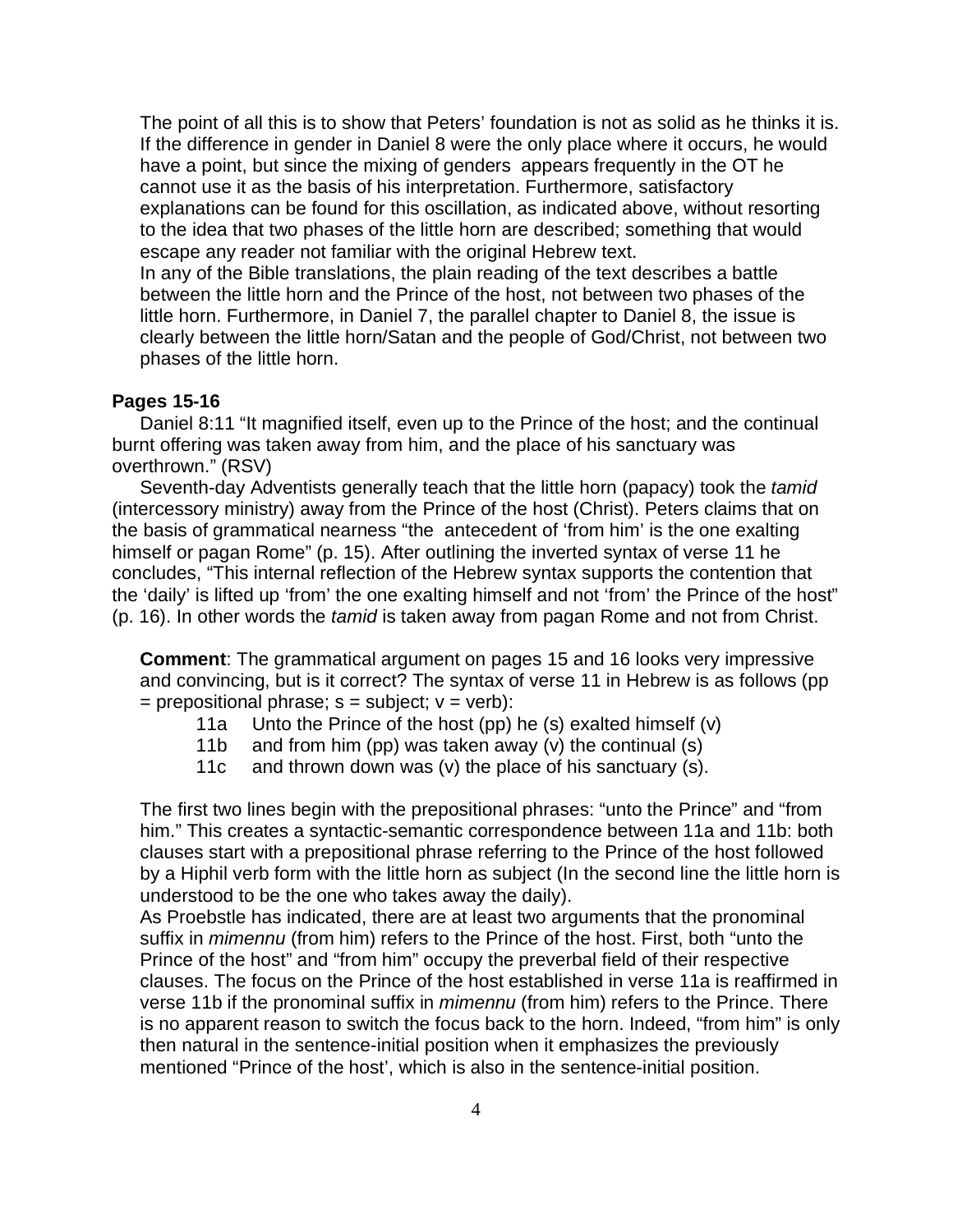Second, the next clause 11c has no explicit reference to the subject "horn," the pronominal third person masculine suffix in "His sanctuary" also refers to the Prince of the host.

According to Peters' interpretation of Daniel 12:9-12 the issue in these verses is not the great controversy between Christ/God's people and Satan/little horn, but a battle between two phases of the little horn – pagan and papal Rome. Christ is only mentioned as an aside in verse 11. This is contrary to the thrust of the whole book of Daniel, which illustrates the great controversy in every chapter.

## **Pages 17-23**

 After a study of the word rum "exalt, raise, lift up" Peters concludes on page 23, "The accurate rendering of the second phrase of verse 11 in view of the evidence presented thus far, is: 'and from him (Rome: masculine, pagan phase) the daily was lifted up.' When 'the daily' represents the self-exalting behavior of pagan Rome, as it will be demonstrated, the text is self-consistent and becomes significant. In this case the little horn lifts up this self-exalting character."

**Comment**: In these pages Peters tries to make a sharp distinction between the *rum*  (Hiph. exalt, raise up or lift up") and the word *sur* (turn aside, Hiph. remove, clear away). *Rum* in Daniel 8:11 should not be translated "take away," he says, but "lift up." However, on page 27, where he defines "the daily" as the self-exalting character of paganism and "the abomination of desolation" as the self-exalting character of nominal Christianity, he makes the following statement, "This character attribute was lifted up by the [sic] papal Rome from pagan Rome with the result that the false religious systems (paganism) were replaced or superseded (taken away or turned aside) by nominal Christianity, a new false religious system professing Christ, uncreated, in contrast to Arianism's created christ [sic]."

The "new view" teaches that the papacy "took away" from Christ His ministry in the heavenly sanctuary by replacing it with the earthly ministry of the priests.

The "old view," according to Peters, teaches that papal Rome lifted up "the daily" (the self-exalting character) from pagan Rome and replaced it with "the abomination of desolation" (the self-exalting character of nominal Christianity), "with the result that the false religious systems (paganism) were replaced or superseded (*taken away* or turned aside) by nominal Christianity, a new false religious system" (p. 27, emphasis mine).

In both views, something is taken away from somebody and replaced with something else. One wonders why Peters is so set against the translation of "the daily" being taken away when in his view too the false religious systems of paganism was taken away and replaced by nominal Christianity.

Peters is correct when he states that "in every instance where the Hebrew root *rum*  is used in Daniel it is translated by its customary meaning of lift up or exalt" (p. 17) except in Daniel 8:11 where it is translated "taken away."

Dan 5:19 "whom he would he set up [*rum*];"

Dan 5:20 "But when his heart was lifted up [*rum*]"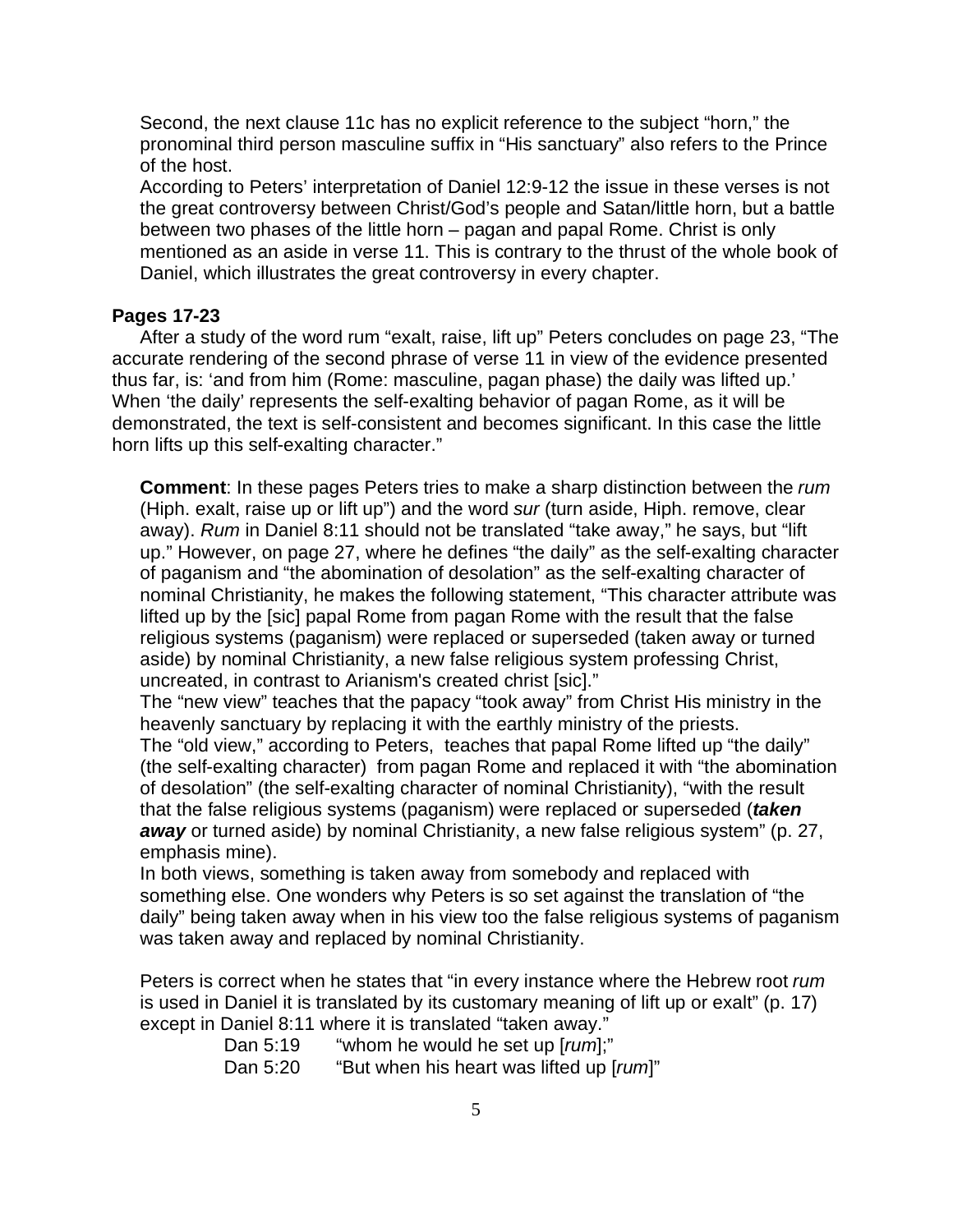- Dan 5:23 "And you have lifted yourself up [*rum*] against the Lord"
- Dan 11:12 "his heart will be lifted up [*rum*]"
- Dan 11:36 "he shall exalt [*rum*] and magnify himself"
- Dan 12:7 "he held up [*rum*] his right hand"
- Dan 8:11 "and by him the daily *sacrifices* were taken away [*rum*]"

Peters, therefore, argues that in Daniel 8:11 it should also be translated "lifted up" (see above). However, there is a reason for this exception in Daniel 8:11. The verbal root *rum* in Hiphil/Hophal, the basic meaning of which is "bring aloft, raise up, lift up" (HALOT, 3:1204), takes on a specific meaning in clauses with the preposition *min*  (from) and a direct or prepositional object. Proebstle has made a study of the twentythree passages where *rum* appears with the preposition *min* and direct or prepositional objects (Lev 2:9; 4:8, 10, 19; 6:8; Num 17:2; 18:26, 28, 29, 30, 32; 31:28, 52; 1 Sam 2:8; 1 Kgs 14:7; 16:2; Isa 14:13; 57:14; Ezek 45:1; Ps 75:7; 89:20; 113:7; Dan 8:11; all references are according to the Hebrew Bible) and has come to the following conclusions:

1. If the object is not personal, i.e., a physical object or part of a (dead) animal, *rum* designates the activity of removing or setting aside something from a larger group of which that object was a part (See Lev 2:9; 4:8, 10, 19; 6:8; Num 17:2; 18:26, 28, 29, 30, 32; 31:28, 52; Isa 14:13; 57:14; Ezek 45:1). To illustrate this point I will quote a few texts:

 Lev 2:9 "the priest shall take [*rum*] from [*min*] the grain offering" Num 17:2 "Tell Eleazar . . . to pick up [*rum*] the censers out of [*min*] the blaze"

Ezek 45:1 "when you divide the land by lot into inheritance, you shall set apart [*rum*] a district for the LORD, a holy section of [*min*] the land"

2. If the object is a person, the activity of separation or removal expressed by *rum* takes on the additional notion of exaltation. A person is separated from a group to a higher status, usually by God Himself (See 1 Sam 2:8; 1 Kgs 14:7; 16:2; Ps 75:7; 89:20; 113:7)

1 Sam 2:8 "[God] lifts [*rum*] the beggar from [*min*] the ash heap, To set *them* among princes"

Ps 113:7 "I have exalted [*rum*] one chosen from [*min*] the people.

In other word, in a cultic context *rum* in Hiphil/Hophal means "to set aside" or "to remove," whereas when the context refers to social status it means "to exalt." Parallel expressions to *rum*, e. g., *sur* "remove" (Lev 4:9, 31, 35; Ezek 21:31; 45:9) and *badal* in Niphal "separate [oneself]" (Num 8:14; 16:21) provide clear support for the conclusion that *rum* in a cultic context always means "to set apart, remove."

Applying what we have just learned to Daniel 8:11b we come to the following conclusions: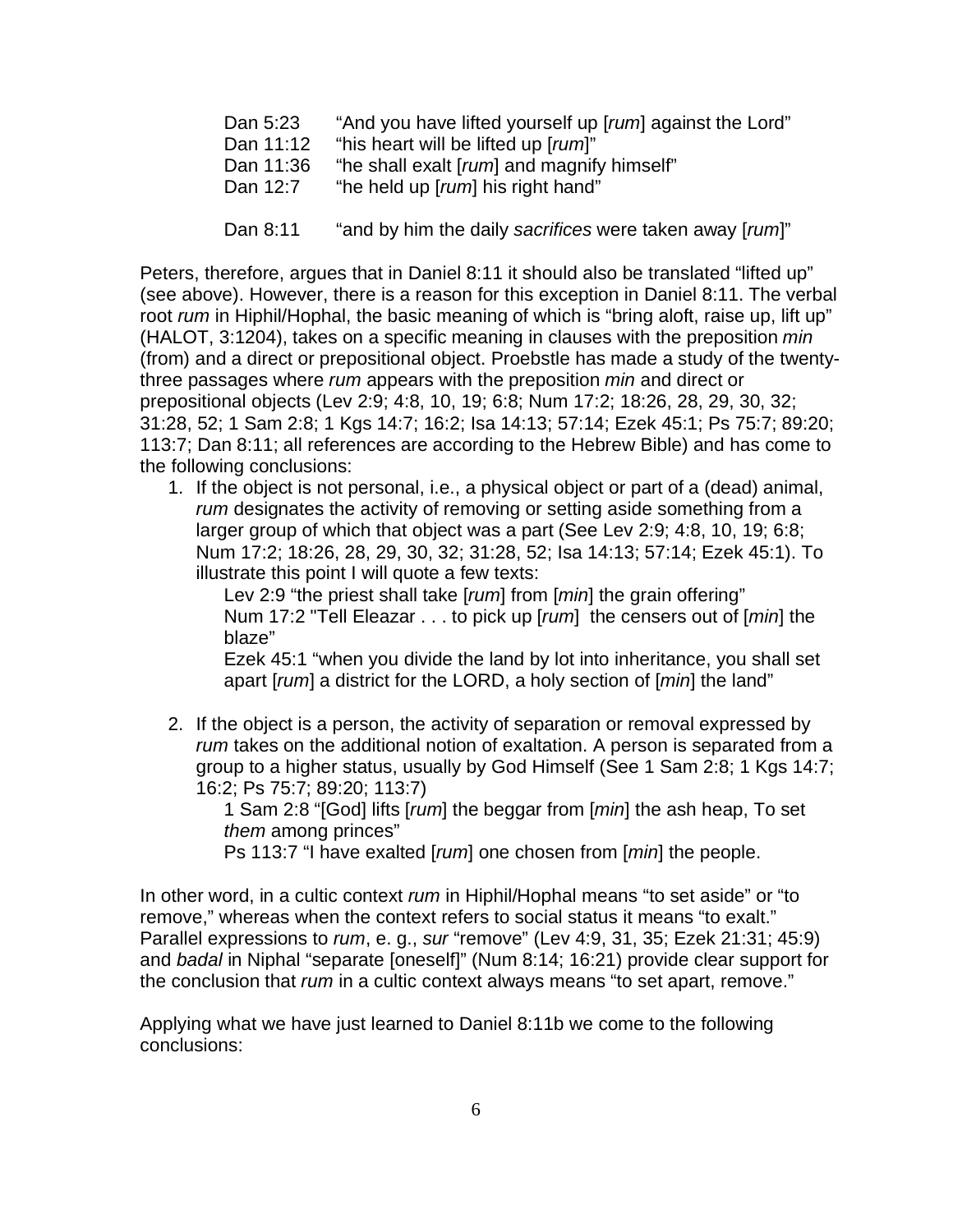1. In Daniel 8:11, in a cultic context, the object is impersonal. The word *rum*, therefore, designates the activity of removing or setting aside the *tamid*. 2. The preposition *min* indicates from whom the *tamid* is removed. And as indicated above, the person from whom the *tamid* is removed is the Prince of the Host and not the little horn.

# **Pages 23-30**

 "It is suggested that 'the daily,' must be carefully defined as a principle, namely the self exalting character of paganism, inherent in mankind, of which Arianism became integrated" (p. 27). Peters attempts to prove this with the following OT texts:

- Ps 74:23 "The tumult of those [God's enemies] who rise up against You increases continually [tamid]."
- Isa 52:5 "Those who rule over them Make them wail," says the LORD, "And My name *is* blasphemed continually [tamid] every day."
- Obad 16 "For as ye have drunk upon my holy mountain, *so* shall all the heathen drink continually ]tamid],
- Nah 3:19 "For upon whom has not your wickedness passed continually [tamid]?"
- Hab 1:17 "Shall they therefore empty their net, And continue [tamid] to slay nations without pity?

Isa 65:2-3 "A people who provoke Me to anger continually [tamid] to My face."

 Peters argues that in each of these texts the pagan enemies of God in the OT rise up or exalt themselves against God continually (tamid). This proves, he claims, that in Daniel 8:11 it is pagan Rome that exalts itself against the Prince of the host and that from him (pagan Rome) the daily was lifted up or taken away by papal Rome (p. 23). He says:

The "abomination (transgression} which desolates" in Daniel 8, 11 and 12, which supersedes and replaces "the daily," may be defined as *the self exalting character* of *nominal Christianity of which the papacy became the fountain head.*  The essence of "the daily" is "the mystery of iniquity" which seeks to become like God (Is. 14:12-14; 2 Thess. 2:3-7} .The point of commonality between "the daily" and the "abomination which desolates" is the "mystery of iniquity." This character attribute was lifted up by the papal Rome from pagan Rome with the result that the false religious systems (paganism} were replaced or superseded (taken away or turned aside} by nominal Christianity, a new false religious system professing Christ, uncreated, in contrast to Arianism's created christ. This process commenced in AD 508 when Arian powers under Theodoric made peace with Clovis and the resistance of the Arian powers began to come to an end.(p. 27).

**Comment**: This is a rather ingenious way of explaining the word *tamid*. It seems that Peters took the following statement from U. Smith, "'By him [papal form] the daily [the pagan form] was taken away.' Pagan Rome was remodeled into papal Rome" (*Daniel and Revelation*, 1944 ed. , p. 161) and tried to find biblical support for this view. However, for the following reasons this explanation is not acceptable: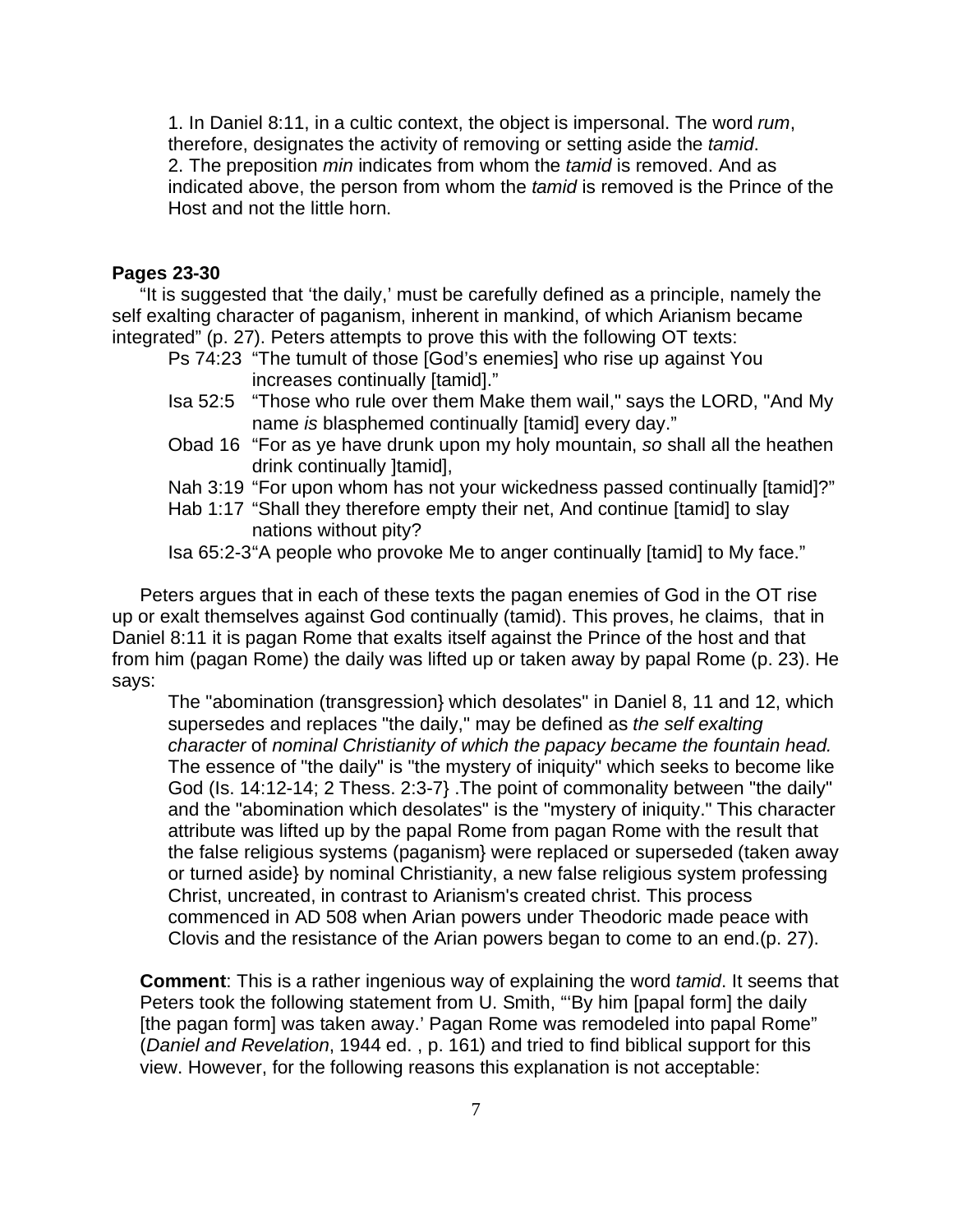1. In each of the texts quoted by Peters the word *tamid* is used as an adverb explaining that an action is going on continually or all the time. There is no indication in any of these texts that *tamid* is a principle of self-exaltation or a character attribute as Peters claims.

 2. The Hebrew word *tamid* occurs 104 times in the OT. 67 times *tamid* is used adverbially (48 times in religious and cultic contexts). 37 times it is used nominally (24 times with the article). Every time the word is used with the article (*hatamid*) it is in a cultic context.

3. In the book of Daniel, where *tamid* occurs five times (8:11, 12, 13; 11:31; 12:11) it is always used as an adjectival noun with the Hebrew article – *hatamid*. Since the context in Daniel 8 is also cultic ("sanctuary") *hatamid* should also be understood to have a cultic meaning.

4. In Daniel 11:31 and 12:11, the *tamid* is replaced by "the abomination of desolation" (*hashiqqutz meshomem*). The noun *sheqetz* refers to something cultically unclean such as animals prohibited for food (Lev 7:21; 11:10-13, 20, 23, 41-42, etc.), and the noun *shiqutz* refers to abominable idols (1 Kings 11:5; 2 Kings 23:24) and their worship. This is further evidence that the *tamid* refers to a cultic practice since it is replaced by another, an abominable, cultic practice. 5. There is no explanation of *hatamid* in the text. This shows that it must have been a well-known term that was easily understood in biblical times. That it must be interpreted against the cultic background of the OT is clear for the following reasons:

a. *Hatamid* is used 24 times in the OT, 17 times in the Pentateuch (Num 4:7, 16; 28:10, 15, 23, 24, 31; 29:6, 11, 16, 19, 22, 25, 28, 31, 34, 38), twice in Neh 10:34 which refers back to the Pentateuch, and five times in Daniel 8:11, 12, 13; 11:31; 12:11. In the Pentateuch and in Nehemiah it always refers to something in connection with the sanctuary service.

 b. In Daniel 8:11-13 it appears together with several unambiguous cultic terms (*herim* - to remove; *miqdash* - sanctuary; *qodesh* - holy). To deny *hatamid* its cultic meaning in this passage and by extension also in Daniel 11:31 and 12:11 seems contrary to common sense and all the rules of hermeneutics.

 c . In each passage outside of the book of Daniel *hatamid* is the responsibility of the priests. In Daniel, therefore, it seems logical that it also refers to the ministry of the Prince of the host rather than to a characteristic of paganism.

It is no wonder, therefore, that most Bible translations supply the word sacrifice or similar terms. The context strongly suggests a cultic meaning for the term *hatamid*.

## **Pages 97-99**

 "The strongest confirmatory evidence supporting the view that "the daily" is the selfexalting behavior (gadal) of paganism and not Christ's High Priestly ministry is the time prophecy of Dn. 12:11." (p.97). Peters then argues that only the old view fits historically as the beginning of the 1290 day prophecy in AD 508. On page 99 he says, "The 'new view' proponents of 'the daily' are unable to exegete this verse, leaving Daniel to self-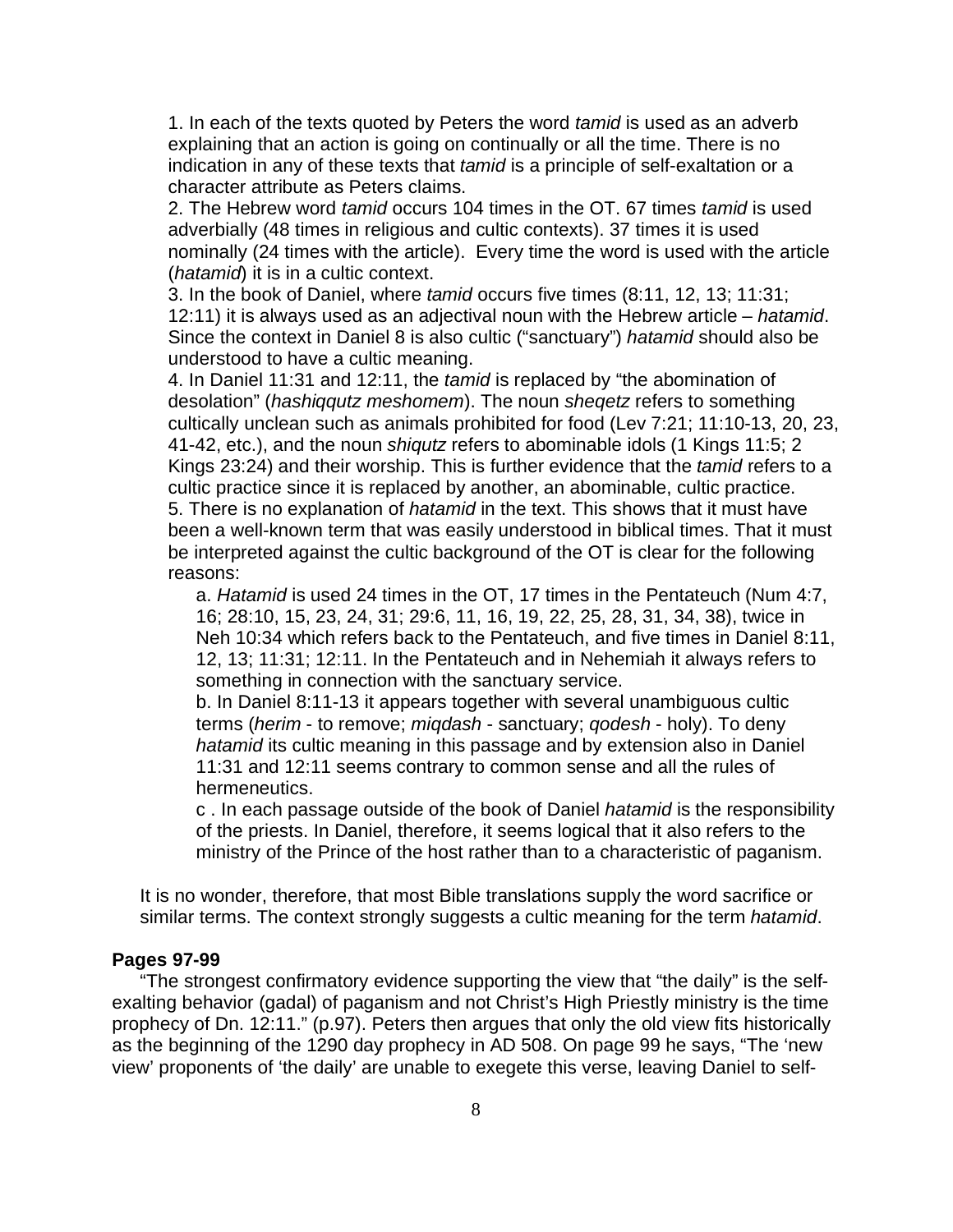extinguish in meaningless speculation. Any attempt to suggest that Christ's High Priestly ministry was taken away in 508 either by the institution of penance or the mass cannot be supported."

**Comment**: The "new view" of Daniel 8:11 teaches that "the daily" refers to Christ's intercessory ministry which was usurped by the work of the priests through the mass and the confessional. By sacrificing Christ anew in every mass, the papacy has removed Christ's heavenly ministry in the thinking of men. How long has this been going on?

In May 1998, Pope John Paul II issued his pastoral letter *Dies Domini* in which he challenged Christians "to ensure that civil legislation respects their duty to keep Sunday holy" (*Dies Domini*,"May 31, 1998, section 67). In the same letter he speaks about the attendance at Sunday mass. Early in the history of the Christianity, he says, people had to be reminded to attend mass. Sometimes the Church had to resort to specific canonical precepts: AThis was the case in a number of local Councils from the fourth century onwards (as at the Council of Elvira of 300, which speaks not of an obligation but of penalties after three absences) and most especially from the sixth century onwards (as at the Council of Agde in 506). These decrees of local Councils led to a universal practice, the obligatory character of which was taken as something quite normal" (Ibid., section 47).

Here the pope says that particularly from the beginning of the sixth century on there were universal statutes which made it obligatory for people to attend mass. As Seventh-day Adventists we say that in the sixth century the daily was taken away and the abomination of desolation was established. We begin the 1290 years with 508. Why? Primarily, because deducting 1290 from 1798, which is understood to be the end of the 1260 and 1290 years, brings us to 508.

What happened in 508? As Peters correctly pointed out, in 496 Clovis, king of the Franks became a Roman Catholic. All the other Germanic tribes who had dismantled the Roman Empire were Arians and therefore in opposition to the pope in Rome. Clovis defeated the Visigoths and became the first civil power to join up with the rising Church of Rome. France, therefore, is called the oldest daughter of the Roman Catholic Church.

"After his great victory over the Goths in 507 . . . together with his Burgundian allies, Clovis came to Tours, probably in the middle of 508, to hold a victory celebration. There he met Byzantine envoys who presented to him the decree naming him an honorary consul [of Rome]" (Herwig Wolfram, *The Roman Empire and Its Germanic Peoples*, p. 222). The joining of the civil and the religious powers (Franks and papacy) at that time was an important step in "setting up the abomination of desolation," which refers to the unscriptural teachings of the papacy and their enforcement through the union of church and state. It is one of the ironies of history that France, the power that helped the papacy at the beginning of the 1290 years, was the same power that brought about its demise at the end of this time period, when Napoleon in 1798 had Pope Pius VI taken prisoner.